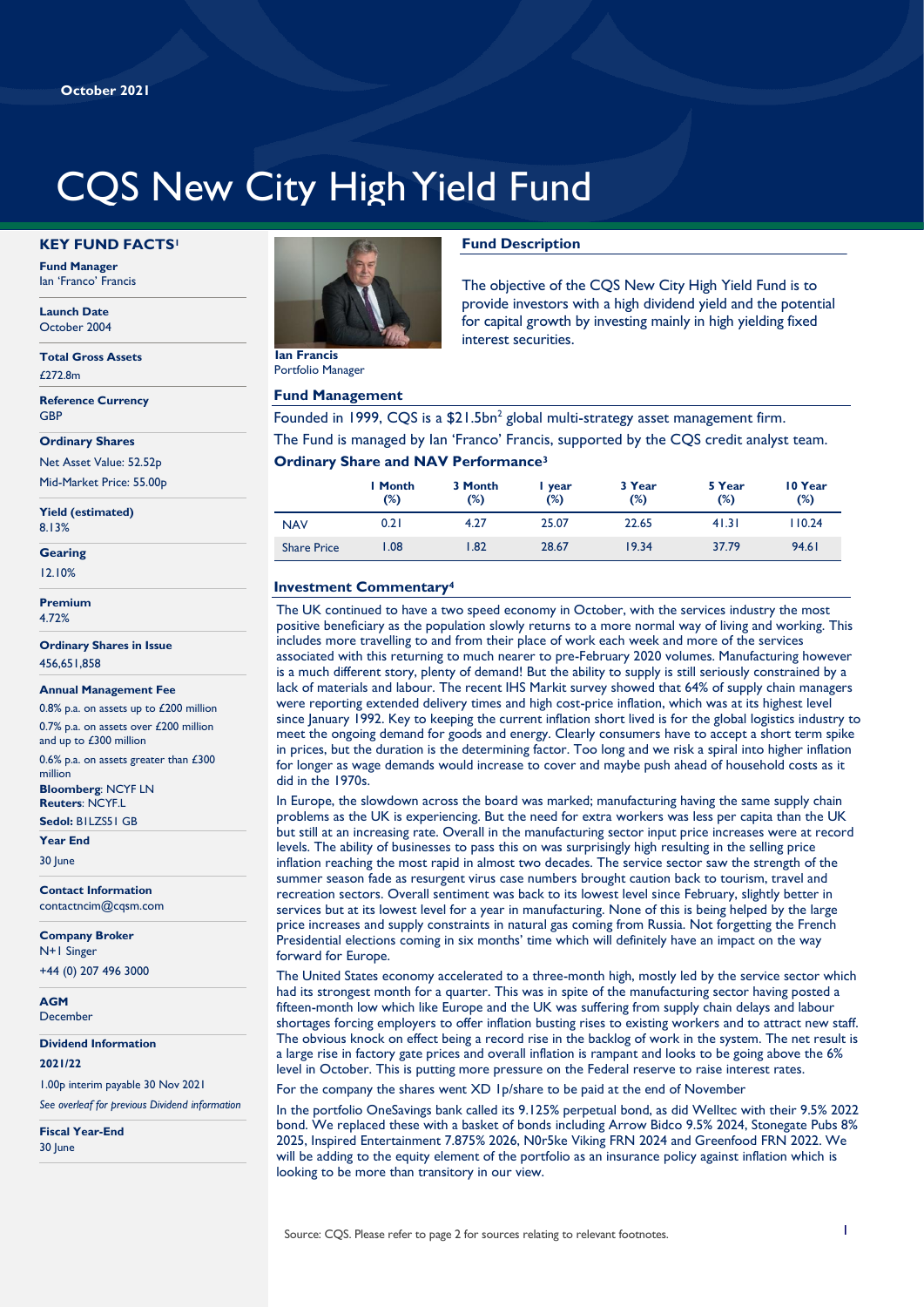### **KEY FUND FACTS** *(continued)*

| <b>AIFMD Leverage Limit Report (% NAV)</b> |  |  |
|--------------------------------------------|--|--|
|                                            |  |  |

|                              | Gross Leverage $(\%)^5$ | <b>Commitment Leverage(%)<sup>6</sup></b> |
|------------------------------|-------------------------|-------------------------------------------|
| CQS New City High Yield Fund |                         |                                           |

<sup>5</sup>Source: CQS, as at 29 October 2021. For methodology details see Article 4(3) of Directive 2011/61/EU (AIFMD) and Articles 6, 7, 9 and 10 of Delegated Regulation 231/2013.

<sup>6</sup>Source: CQS, as at 29 October 2021. For methodology details see Article 4(3) of Directive 2011/61/EU (AIFMD) and Articles 6, 8, 9, 10 and 11 of Delegated Regulation 231/2013.

**Portfolio Analysis 1, 7**



#### **Top 10 Holdings (%) 1, 8**

| <b>Name</b>                          | (% of NAV) |
|--------------------------------------|------------|
| CYBG PLC 16-31/12/2049 FRN           | 5.80       |
| SHAWBROOK GROUP 17-31/12/2059 FRN    | 5.52       |
| GALAXY FINCO LTD 9.25% 19-31/07/2027 | 5.08       |
| RAVEN RUSSIA 12% 09-31/12/2059       | 3.78       |
| AGGREGATED MICRO 8% 16-17/10/2036    | 3.74       |
| BOPARAN FINANCE 7.625% 20-30/11/2025 | 3.69       |
| REA FINANCE 8.75% 15-31/08/2025      | 3.69       |
| CO-OPERATIVE FIN 19-25/04/2029 FRN   | 3.59       |
| DIVERSIFIED ENERGY CO PLC            | 3.23       |
| BRACKEN MIDCO 8.875% 18-15/10/2023   | 3.18       |
| <b>Top 10 Holdings Represent</b>     | 41.29      |

*The Company has exposure to 106 issues. All holdings data are rounded to two decimal places. Total may differ to sum of constituents due to rounding.*

Source: <sup>I</sup>BNP Paribas Securities Services S.C.A., as at 29 October 2021. <sup>2</sup>CQS as at 29 October 2021. <sup>3</sup>BNP Paribas Securities Services S.C.A., total return performance based on bid prices. These include historic returns and past performance is not a reliable indicator of future results. The value of investments can go down as well as up. Please read the important legal notice at the end of this document. <sup>4</sup>All market data sourced from Bloomberg unless otherwise stated. Returns quoted in local currencies unless otherwise stated. The Company may have since exited some / all of the positions detailed in this commentary. <sup>8</sup>All holdings data are rounded to two decimal places. Total may differ to sum of constituents due to rounding. The Fund is regulated by the Jersey Financial Services Commission.

**Dividend Information (***continued)*

| 2007/08 Total 3.57p |  |
|---------------------|--|
| 2008/09 Total 3.65p |  |
| 2009/10 Total 3.75p |  |
| 2010/11 Total 3.87p |  |
| 2011/12 Total 4.01p |  |
| 2012/13 Total 4.10p |  |
| 2013/14 Total 4.21p |  |
| 2014/15 Total 4.31p |  |
| 2015/16 Total 4.36p |  |
| 2016/17 Total 4.39p |  |
| 2017/18 Total 4.42p |  |
| 2018/19 Total 4.45p |  |
| 2019/20 Total 4.46p |  |
| 2020/21 Total 4.47p |  |
|                     |  |

**Investor Report** Monthly Factsheet

**Annual Report & Accounts** Published October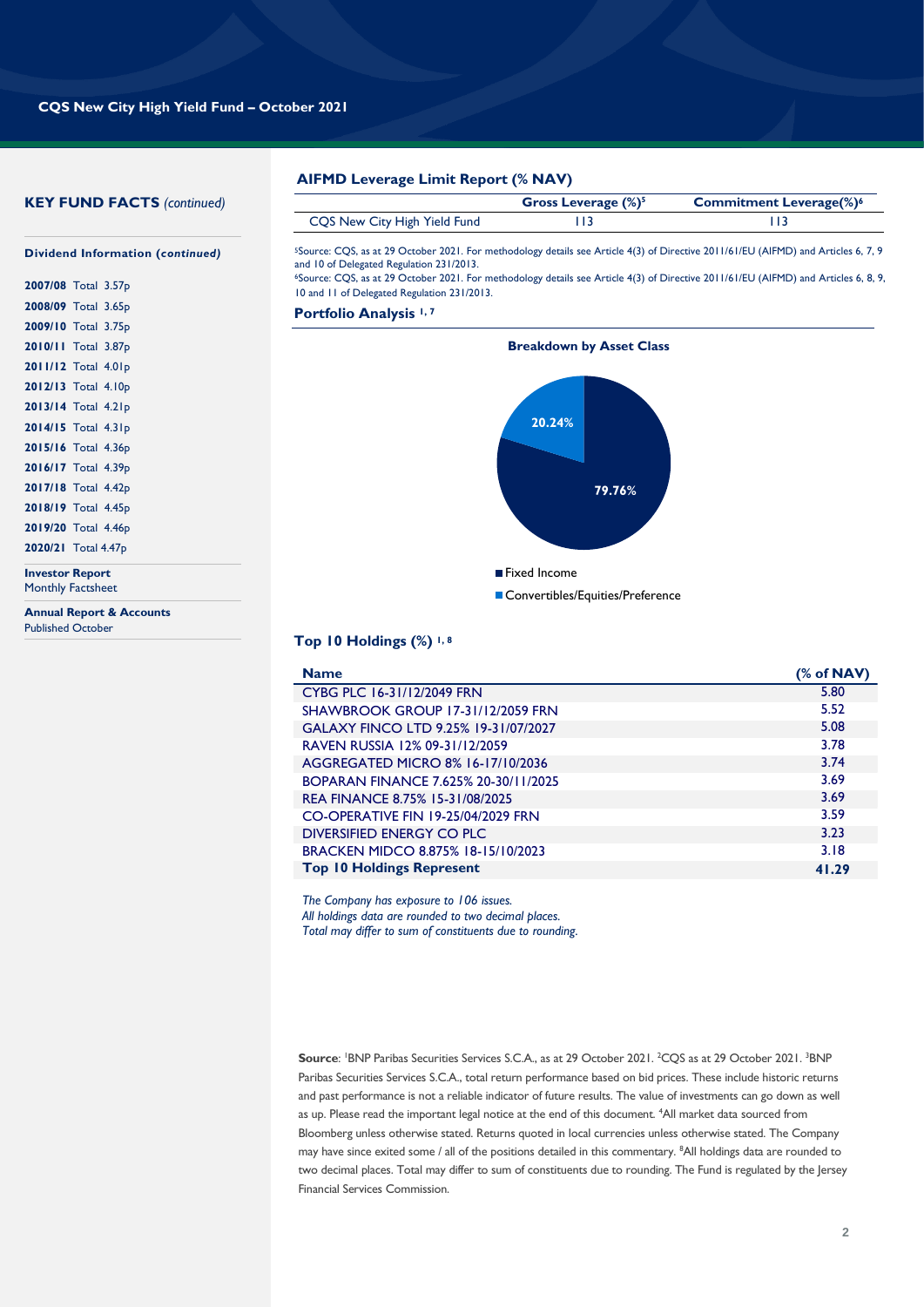#### **Important Information**

This document has been issued by CQS (UK) LLP which is authorised and regulated by the UK Financial Conduct Authority, CQS (US), LLC which is a registered investment adviser with the US Securities and Exchange Commission, and/or CQS (Hong Kong) Limited, which is authorised and regulated by the Hong Kong Securities and Futures Commission. The term "CQS" as used herein may include one or more of CQS (UK) LLP, CQS (US), LLC, and CQS (Hong Kong) Limited or any other affiliated entity. The information is intended solely for sophisticated investors who are (a) professional investors as defined in Article 4 of the European Directive 2011/61/EU or (b) accredited investors (within the meaning given to such term in Regulation D under the U.S. Securities Act of 1933, as amended) and qualified purchasers (within the meaning given to such term in Section 2(a)(51) of the U.S Investment Company Act 1940, as amended). This document is not intended for distribution to, or use by, the public or any person or entity in any jurisdiction where such use is prohibited by law or regulation.

This document is a marketing communication prepared for general information purposes only and has not been delivered for registration in any jurisdiction nor has its content been reviewed by any regulatory authority in any jurisdiction. The information contained herein does not constitute: (i) a binding legal agreement; (ii) legal, regulatory, tax, accounting or other advice; (iii) an offer, recommendation or solicitation to buy or sell shares or interests in any fund or investment vehicle managed or advised by CQS (a "CQS Fund") or any other security, commodity, financial instrument, or derivative; or (iv) an offer to enter into any other transaction whatsoever (each a "Transaction"). Any decision to enter into a Transaction should be based on your own independent investigation of the Transaction and appraisal of the risks, benefits and appropriateness of such Transaction in light of your circumstances. Any decision to enter into any Transaction should be based on the terms described in the relevant offering memorandum, prospectus or similar offering document, subscription document, key investor information document (where applicable), and constitutional documents and/or any other relevant document as appropriate (together, the "Offering Documents"). Any Transaction will be subject to the terms set out in the Offering Documents and all applicable laws and regulations. The Offering Documents supersede this document and any information contained herein. The Offering Documents for CQS UCITS range of funds is availabl[e here](https://www.cqs.com/what-we-do/ucits) (www.cqs.com/what-we-do/ucits#global-convertibles) in English (US persons will not be eligible to invest in CQS managed UCITS funds save to the extent set out in the relevant Offering Document). A copy of CQS' Complaints Policy, which sets out a summary of investors' rights, is availabl[e here](https://www.cqs.com/site-services/regulatory-disclosures) (www.cqs.com/site-services/regulatory-disclosures) in English. CQS may terminate the arrangements for marketing or distribution of any CQS Fund at any time.

Nothing contained herein shall give rise to a partnership, joint venture or any fiduciary or equitable duties. The information contained herein is provided on a non-reliance basis, not warranted as to completeness or accuracy, and is subject to change without notice. Any information contained herein relating to any non-affiliated third party is the sole responsibility of such third party and has not been independently verified by CQS. The accuracy of data from third-party vendors is not guaranteed. If such information is not accurate, some of the conclusions reached or statements made may be adversely affected. CQS is not liable for any decisions made or action taken by you or others based on the contents of this document and neither CQS nor any of its directors, officers, employees or representatives accept any liability whatsoever for any errors or omissions or any loss howsoever arising from the use of this document.

Information contained in this document should not be viewed as indicative of future results as past performance of any Transaction is not indicative of future results. Any investment in a CQS Fund or any of its affiliates involves a high degree of risk, including the risk of loss of the entire amount invested. The value of investments can go down as well as up. Future performance is subject to taxation which depends on the personal situation of each investor and which may change in the future. Investments may lead to a financial loss if no guarantee on the capital is in place. An investment in any CQS Fund will involve a number of material risks which include, without limitation, risks associated with adverse market developments, currency and exchange rate risks, risk of counterparty or issuer default, and risk of illiquidity. Any assumptions, assessments, targets (including target returns and volatility targets), statements or other such views expressed herein (collectively "Statements") regarding future events and circumstances or that are forward looking in nature constitute CQS' subjective views or beliefs and involve inherent risk and uncertainties beyond CQS' control. Any indices included in this document are for illustrative purposes only and are not representative of CQS Funds in terms of either composition or risk (including volatility and other risk related factors). Unless stated to the contrary CQS Funds are not managed to a specific index.

The information contained herein is confidential and may be legally privileged and is intended for the exclusive use of the intended recipient(s) to which the document has been provided. In accepting receipt of the information transmitted you agree that you and/or your affiliates, partners, directors, officers and employees, as applicable, will keep all information strictly confidential. Any review, retransmission, dissemination or other use of, or taking of any action in reliance upon, this information is prohibited. Any distribution or reproduction of this document is not authorized and prohibited without the express written consent of CQS, or any of its affiliates. Unless otherwise stated to the contrary herein, CQS owns all intellectual property rights in this document. CQS is a founder of the Standards Board for Alternative Investments ("SBAI") which was formed to act as custodian of the alternative investment managers' industry best practice standards (the "Standards"). By applying the Standards, managers commit to adopt the "comply or explain" approach described in the Standards. CQS is a signatory of the UN Principles for Responsible Investment and a supporter and participant of certain other responsible investment related industry associations.

**PRI Note:** PRI is an investor initiative in partnership with UNEP Finance and the UN Global Compact. GMv9.

#### **CQS (UK) LLP** 4th Floor, One Strand, London WC2N 5HR, United Kingdom *T*: +44 (0) 20 7201 6900 | *F*: +44 (0) 20 7201 1200

**CQS (US), LLC** 152 West 57th Street, 40th Floor, New York, NY 10019, US *T*: +1 212 259 2900 | *F*: +1 212 259 2699

**Hong Kong CQS (Hong Kong) Limited** 1308 One Exchange Square, 8 Connaught Place, Central, Hong Kong, China *<sup>T</sup>*: +852 3920 8600 | *F*: +852 2521 3189 L21-560 / 11.21

Signatory of







**DISCLOSURE INSIGHT ACTION**





**ICGN**